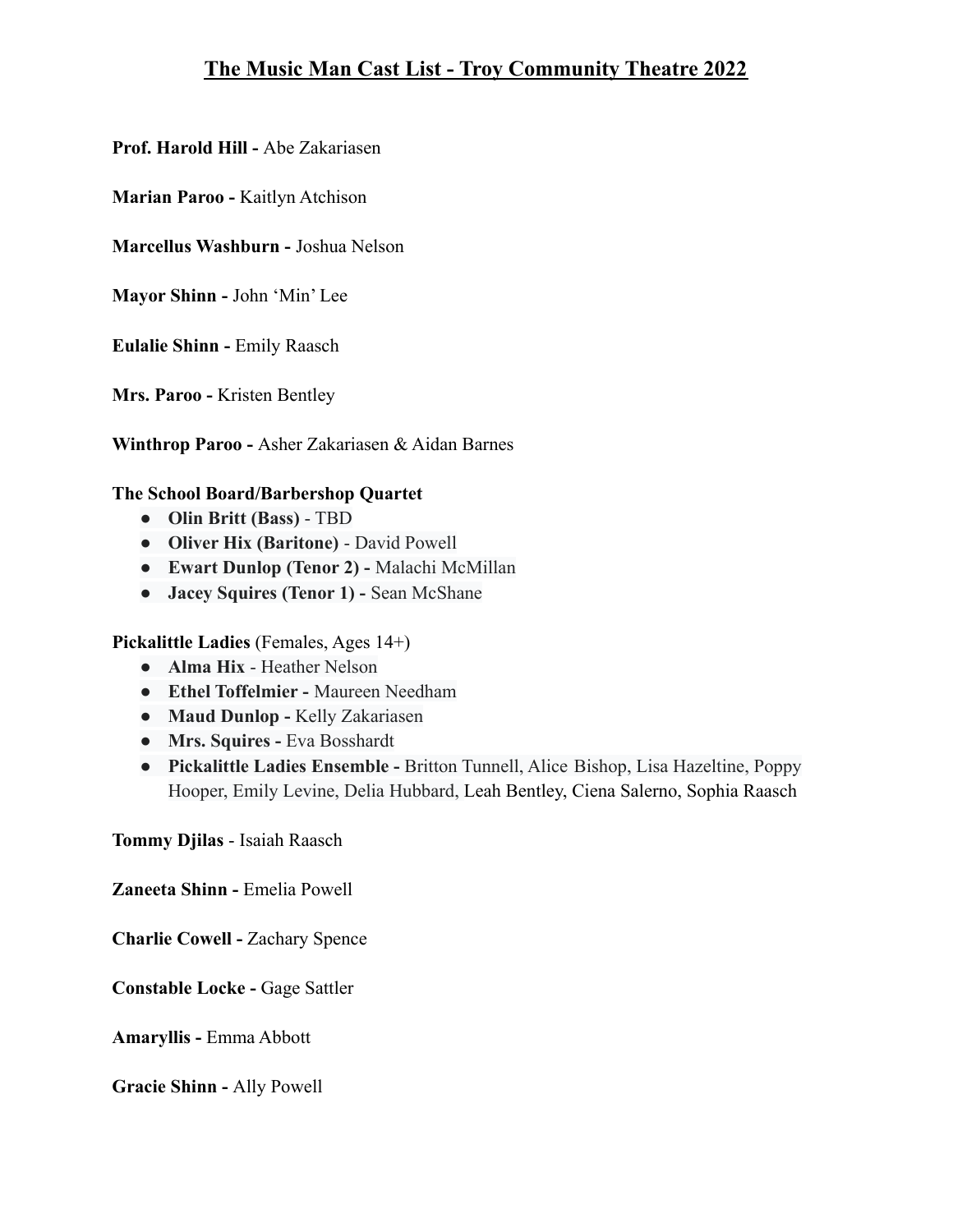### **Salesmen Group**

- **● Salesman #1 -** Gage Sattler
- **● Salesman #2 -** Malachi McMillan
- **● Salesman #3 -** David Powell
- **● Saleswoman #4 -** Britton Tunnell
- **● Salesman #5 -** Samuel Shown
- **● Newspaper Reader #1 -** Isaiah Mitchem

### **Townspeople/Adult Ensemble**

- **● Conductor/Wagon Driver/Townsperson -** Abraham Foster
- **● Farmer -** Gage Sattler
- **● Farmer's Wife -** Siri Zakariasen
- **● Man #1 -** Abraham Foster
- **● Man #2 -** Troy Zakariasen
- **● Man #3 -** Gage Sattler
- **● Woman #1-** Lisa Hazeltine
- **● Woman #2 -** Alice Bishop
- **● Woman #3 -** Poppy Hooper
- **● Boy -** Aidan Barnes, Asher Zakariasen

### **Dance Core**

Alora Barham, Bethany Phillis, Siri Zakariasen, Claudia Bishop, Isaiah Mitchem, Victoria Zenner, Sophia Raasch, Abigail Shown, Ciena Salerno, Izzy Penuelas

### **Teen Ensemble**

Meghan Johns, Scarlet Donigian, Briar Wilson, Meredith Johnson, Abigail Griffeath, Lucy Tunnel, Ciel Sattler, Ananoel Miller

### **Children's Ensemble**

Nora Tunnell, Evanna Salerno-Baird, Alyssa Dulany, Eliana Dulany, Aiden Barnes, John Tunnell, Isaiah Baier, Wyatt Hazeltine, Alison Barron, Elizabeth Barron